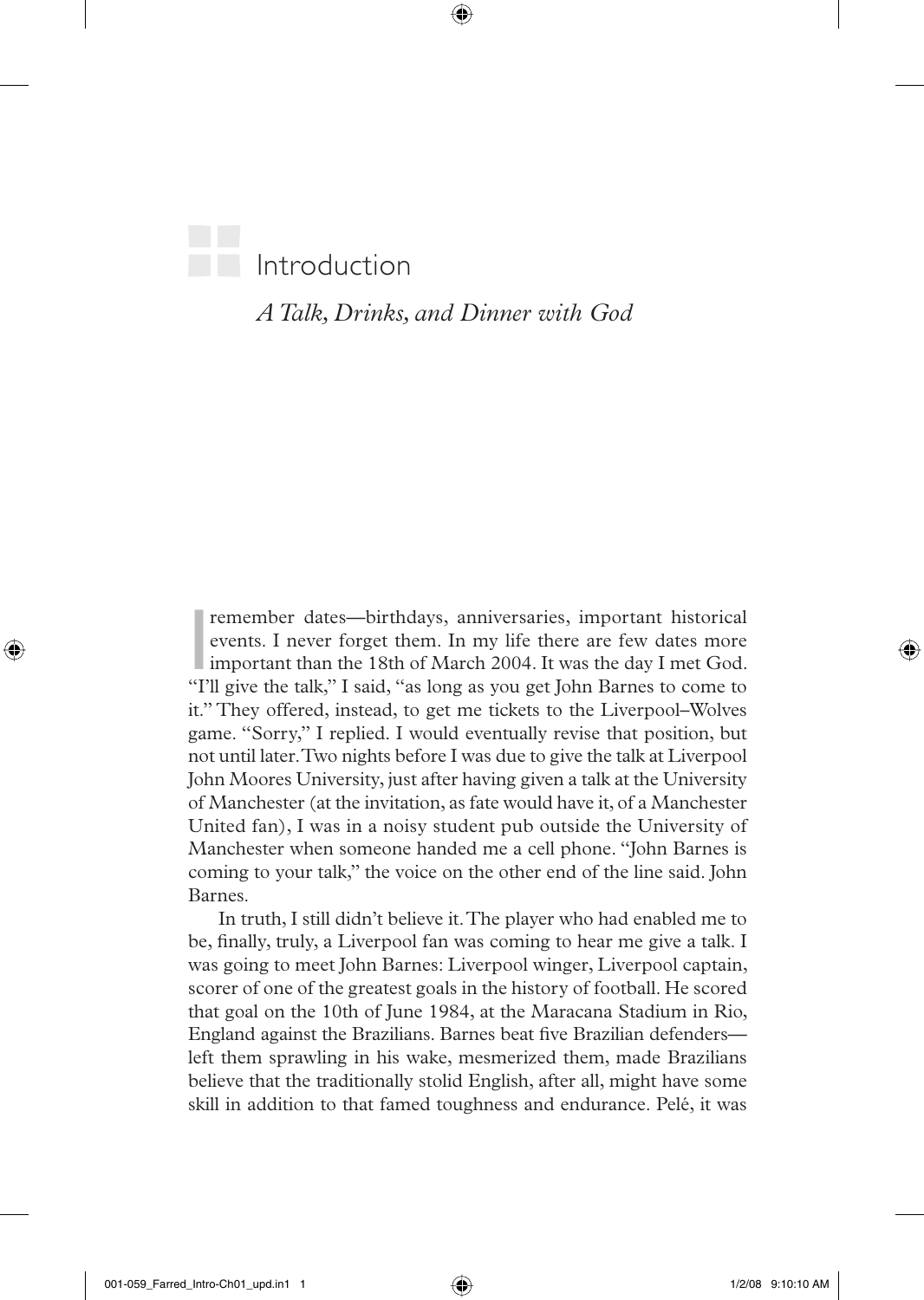⊕

said, admired the goal. John Barnes is the player I had worshipped for almost fifteen years. I'd watched him play for Liverpool on TV in Cape Town, South Africa, in the late 1980s (with so many dearly held memories of that phenomenal 1987–1988 season). I'd watched him play on TV in a dingy community hall in Detroit (where I'd experienced the pain of the 1996 Football Association [FA] Cup loss to an Eric Cantona goal at the death). I'd watched him countless times in crowded Irish bars on the East Side of Manhattan, TVs scattered everywhere, in the mid- and late 1990s (first as a graduate student and then as an English professor who'd traveled three hours to watch a Liverpool game). I'd watched him on TV in my various homes in the USA, from New York City to a small college town in New England, every opportunity I got.

⊕

John Barnes was coming to my talk.

It was the culmination of a strange, and yet not so strange, sequence of events. I'd written an essay, the foundation of this book, entitled "Long Distance Love." An acquaintance of mine read it and passed it along to a friend of his. Not just any friend, though—a "Liverpudlian." Ross Dawson is wary of calling himself a "Liverpudlian" or a "Scouser," as the city's natives are known, because he was born and raised on the Wirral. Instead, he calls himself a "Woolly Back," as Wirral residents are known. After he read my essay, Ross and I struck up a telephone and e-mail friendship. Ross teaches at Liverpool John Moores University, "JMU" in local parlance, and he didn't imagine that USA-based academics wrote about his beloved Liverpool. Ross had a colleague, Hazel, who'd worked in television, and she knew someone who knew Barnes, himself a TV pundit. I'll never know what they said to Barnes to convince him to come to my talk, but I am eternally grateful to whomever it was for whatever it was he or she said. Ross, who has a memorable birthday—he turned forty on the 11th of September 2001—and I are close friends now. Kiplingesque, we share triumphs and disasters on the phone, with the famous 2005 Champions League victory in Istanbul taking pride of place in the archive of our conversations. Understandably, we were both delirious after the "Miracle on the Bosphorus."

Five minutes before the JMU talk I was busy putting my papers in order and someone, a student of Ross's, I think it was, said, "John Barnes is coming." I thought they were taking the mickey out of me. Who wouldn't have made fun of me? Then, there he was—in the flesh,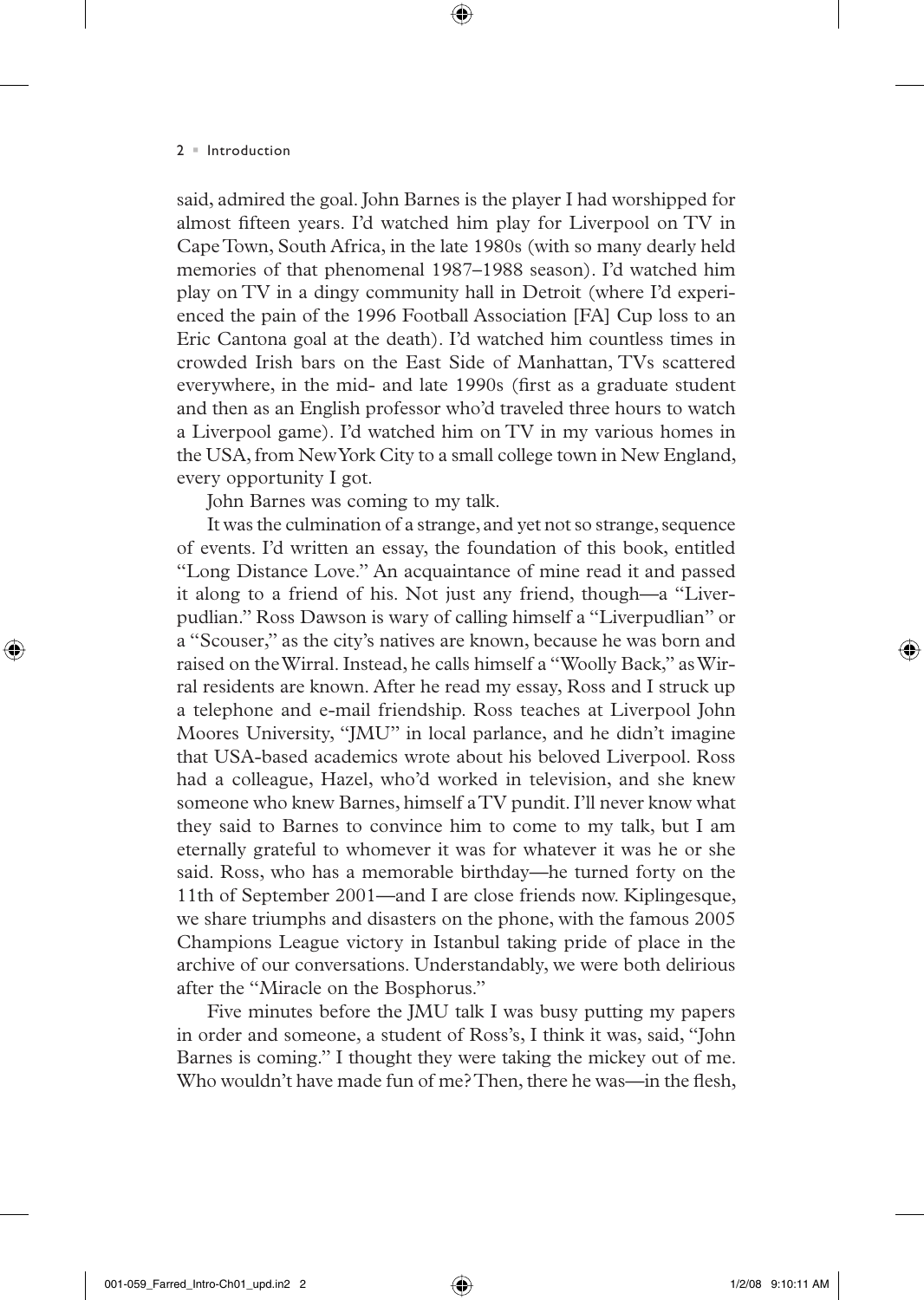smiling, confident, and friendly. I moved a couple of steps toward John Barnes. "It's an honor to meet God," I said. He smiled. I'm sure he thought I was mad. He kept smiling, benignly, and sensing that I was overwhelmed, he went on: "I'm going to give you a few minutes to compose yourself before your talk. We'll chat later."

⊕

I remember everything about that talk. It was on intellectuals, and I recall distinctly how Barnes participated in the question and answer session afterward. He was erudite and insightful in his comments. Not just polished like the television commentator he is, but fully engaged, pointed in his questions, sure in his argument. At the end of the talk, we took pictures, he and I. One of those pictures I have framed, together with a signed picture of himself Barnes gave me. And, on the back of one of my business cards, he wrote, in slanting hand, his name and address. That piece, too, is framed with the two pictures. Those three pieces of memorabilia hang together in my study. From time to time I look at them and remember the 18th of March 2004.

"You want to join us for drinks?" I asked, a little tentatively. "Sure," he said, without hesitation. Drinks drifted into dinner, five hours in total. Between drinks and dinner, Barnes and I were strolling a little behind everyone else, on our way from the bar to the restaurant, when he got a call on his cell phone, or "mobile," as he called it. "Jamie," he said, before launching into a brief conversation. "See you Saturday at Old Trafford." (Tottenham Hotspur, "Spurs," were playing Manchester United at Old Trafford, the latter's home ground, that weekend.) Barnes hung up his mobile. He talked about Jamie's knee injury, how much Jamie liked playing for Spurs, what a good passer of the ball his friend was.

Jamie Redknapp was, like Barnes himself, a former Liverpool captain. Redknapp had been on the other end of the conversation to which I'd been, completely by chance, privy. It was an entirely surreal moment in my life. Here I was with God, who was talking on his cell phone to another former Liverpool captain and an England international midfielder, a player much beloved by the Anfield faithful and his teammates for his inch-perfect passing (all of them, from Barnes to Robbie Fowler to Stevie Gerrard, comment on it). I didn't even dream about something like this happening to me.

Maybe this is the reward for a lifelong pathology, a pathology whose proper name is love. Here I was, as Barnes might say, "touched by the hand of god."1

⊕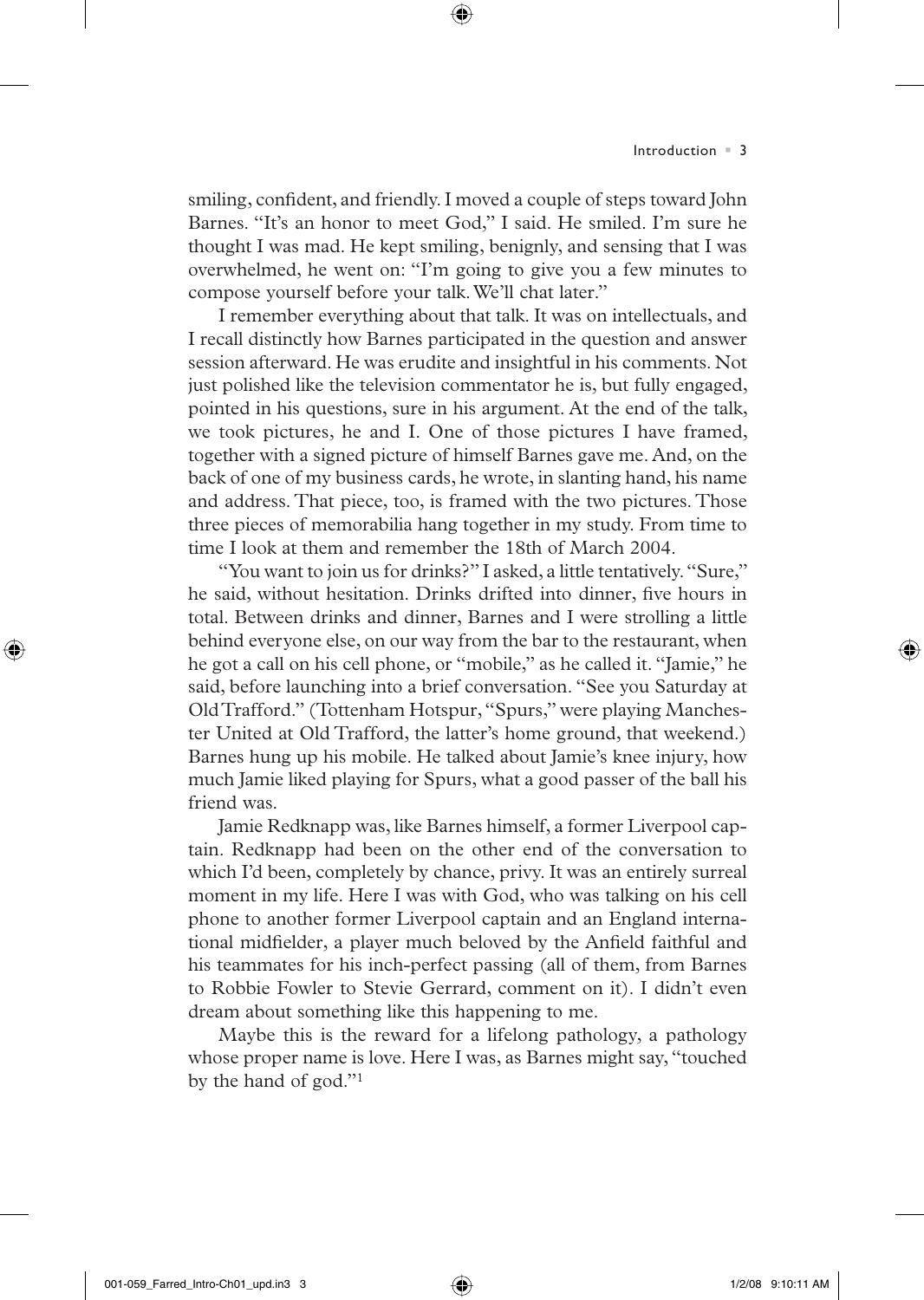⊕

The significance of John Barnes to my long distance love for Liver-<br>pool Football Club (FC), the absolutely crucial role he played and continues to play, in my relationship with Liverpool, is everywhere in the essays of this book. I became a Liverpool fan, as the "Long Distance Love" chapter describes, by accident. It was an arbitrary decision, a choice made by a young boy in apartheid South Africa from a very long way, geographically and conceptually, away from the city of Liverpool and the club's Anfield Road Stadium. The full ethical complexity of that choice, a disenfranchised coloured kid supporting an almost uninterruptedly white team for almost two decades in a supposedly democratic metropolitan society, only became resolvable at the moment that John Barnes signed as a Liverpool player in June 1987. His is the central presence in *Long Distance Love.* John Barnes alone enabled me to become *fully* a Liverpool fan: no other player, not Graeme Souness or Steven Gerrard, the greatest central midfielders ever to wear a Liverpool shirt (and central midfield, Barnes apart, is my favorite position), could have made possible a full reconciliation to Liverpool FC.

⊕

There are many Liverpool players I admire, names that roll easily off my tongue: "Big Ron" Yeats, Ian Callaghan, Ray Clemence, Kevin Keegan, Kenny Dalglish, Steve McMahon, Ian Rush, Jan Molby. . . . To each of these I attach a series of memories, of sterling defensive performances, of spectacular or vital goals. Since February 1970, when I became a Liverpool fan, I have formed a vast number of emotional attachments to Liverpool FC, to the players, to specific teams (the 1976–1977, 1987–1988, 2000–2001, 2004–2005 sides, just for starters), and to the various iconic managers—the inimitable Bill Shankly, the tactically unsurpassed genius Bob Paisley (my favorite, and the greatest manager in the history of the English game), and Kenny Dalglish (especially for that amazing 1987–1988 team he assembled in his own stylish playing image). But even in this pantheon of "Reds" (as Liverpool is nicknamed) greats, John Barnes stands alone. Singular. Apart, elevated slightly above everyone else. Just slightly, but enough so that you'd notice.

Fans of Watford FC, for whom Barnes once played, say much the same thing. After all, he scored the Maracana goal while he was still representing Watford in the English First Division.

But Watford, for whom John Charles Bryan Barnes made his debut in 1981, is a small club without many, if any, greats of whom to boast. (Barnes would top the list by a mile, but there is also his rugged team-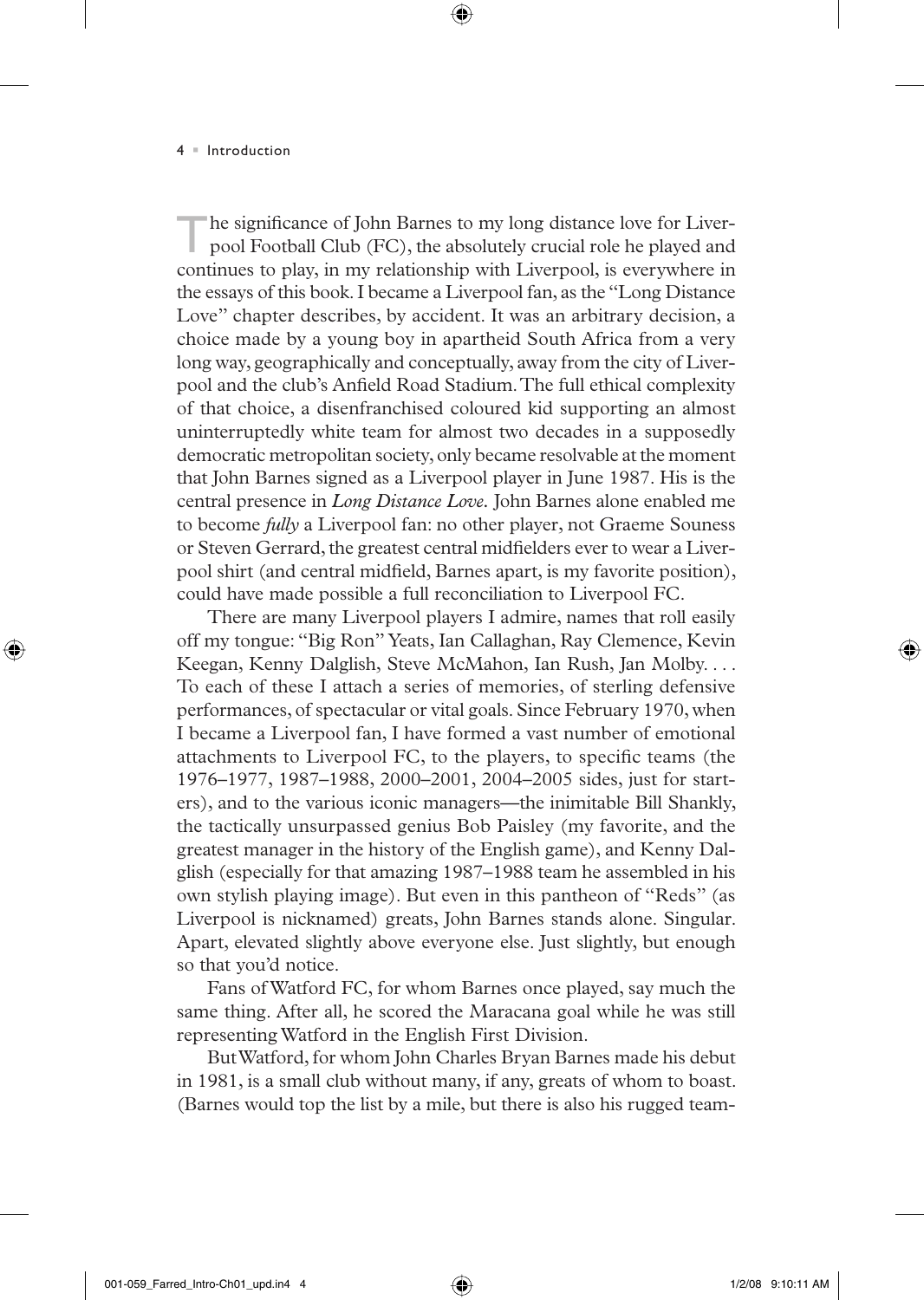mate in that side, Luther Blisset, who is worthy of a mention if not such an honor. Surely, however, Watford fans can easily add to that list. Nigel Callaghan? He played on the opposite wing to Barnes during that same era. All three players represented England.) With Liverpool, on the other hand, there are greats aplenty.

⊕

Barnes's role was a profoundly visceral one in my relationship with Liverpool. He made things right, he brought together the best elements of my long distance fandom: his deft, complicated awareness of race (see the chapter "Am I Black or Something?" in his autobiography2), his capacity to triumph over Liverpool FC's mainly all-white past (making me revisit Liverpool's slave past, when the city was the major English slave port), to say nothing of his sublime, brilliant, sometimes breathtaking skill. Any time I want, I can call up those loping, powerful runs: shoulders dropped just a little, almost squared, like a boxer's, cutting across the field, most often from his position wide on the left flank, feinting, picking up pace with an almost invisible burst of speed. Defenders feared him; the Liverpool fans, hardly the most racially tolerant when he first arrived, came to adore him. All of the city of Liverpool, both Reds fans and Evertonians, love Barnes. (Everton FC is the other club in the city of Liverpool. Taunting Evertonians, Bill Shankly once claimed that there were only two clubs in Liverpool: "Liverpool and Liverpool Reserves." Doing his best Shanks imitation, Rafa Benítez called them a "small team.") Took him to their heart, they did, in this tough Northwestern city where cold blasts of wind whip off the River Mersey during winter, this city still, decades later, struggling bravely to come to terms with the harsh economic facts of postindustrial life. I thanked Barnes from afar every time he performed so exquisitely, every time he led Liverpool out as skipper, every time he scored a goal.

It's little wonder, then, with such a depth of emotion, that upon meeting him I called him by the only name I thought proper: "God." It's not often that you get your prayers answered. I did, though, prayers I didn't even know I'd uttered. Prayers I was too afraid to intone even silently. And I have the pictures to show for it. I left the land of apartheid in 1989, about six months before the de facto end of legalized segregation, never to return permanently. However, it was in that ideological soil, toxic though it was, that my love for Liverpool was born.

ecause of its dislocated roots, *Long Distance Love* is a story about race. But it's a complicated, transnational, antinational story. I am South African by birth, but I do not identify with the nation—I did not

⊕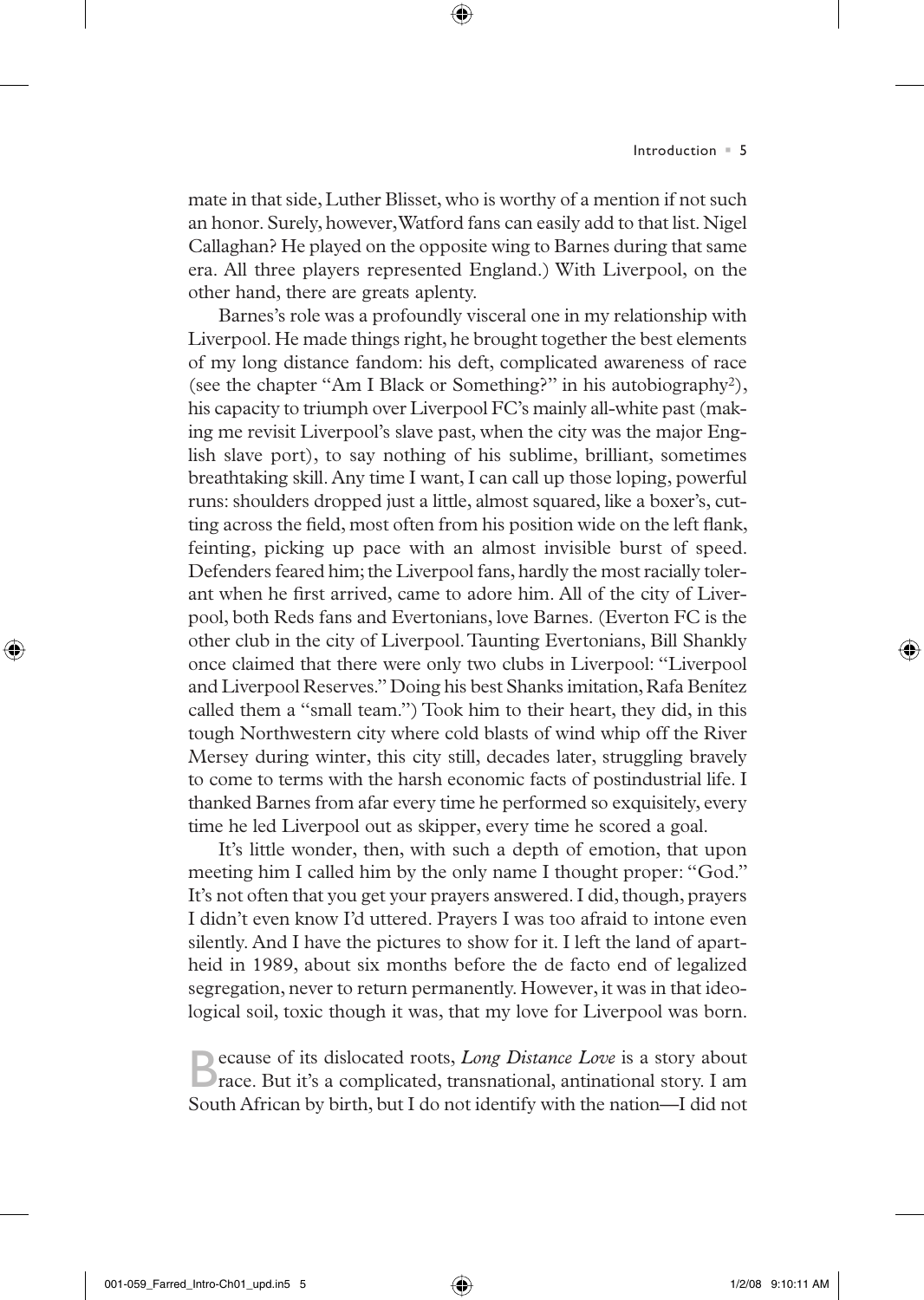# $6$   $\blacksquare$  Introduction

⊕

in its apartheid instantiation, I do not in its "democratic" manifestation. I have lived in the USA for the great majority of my adult life, but I make no claims to being an American. South Africa is where I was born, but it is only partly who I am. America is where I live and work, but it does not even begin to define me. National identity is not ontology. Besides, as someone who is not a lover of the nation—not the one of my birth, the one I live in, or any other—I never support a country during the World Cup. I only root for Liverpool players representing their country. Recovering Catholic that I am, I confess, however, to having had a soft spot for Jack Charlton's Ireland. Charlton's World Cup teams of 1990 (Italy) and 1994 (USA) won my affections. They were gritty underdogs, drawing into their ranks a few nominal Irishmen, and, besides, who can forget that 1994 victory over Italy at the New Jersey Meadowlands? There are no surprises, however, about why I backed the Republic of Ireland. I never really was too keen on "Big Jack" Charlton (didn't dislike him, either, in truth), but there were three current or former Liverpool players on his team—Steve Staunton, Ray Houghton (who is actually Scottish; born in Scotland, at any rate, and with the accent to prove it), and John Aldridge (English, a native-born Scouser)—to prove my point about precarious Irishmen. I felt similar affection for Xabi Alonso and Luis Sanz García on the Spanish side at Los Mundiales 2006 in Germany. I kept a keen eye on their performances, conscious as I was, of course, of rooting for—respectively—a Basque and a Catalan representing the "Spanish" national team. (Being a football, or *fútbol,* fan means living, sometimes more uncomfortably than others, with ideological contradictions.)

⊕

All of this serves to reinforce the larger point: Liverpool FC is who I am. It is my primary form, arguably my only form, of affective identification. That is how *Long Distance Love* is written: in the voice of the fan, a passionate, consumed-with-Liverpool-FC-for-life fan. Bristling with opinions, without apology for being a fan, full of animus, animated by a lifelong dislike, and sometimes intense hatred, for other clubs—too many to name, but I get around to it, believe me. This a writing born out of multiple transitions: from the random act of a childhood choice, through the wonderfully misguided dreams of an adolescent, to the insights of an adulthood that intensified my relationship with Liverpool. *Long Distance Love* marks the transition from being a keen amateur player in Cape Town to becoming a "professional" (academic) occasionally coaching in the USA and (too) often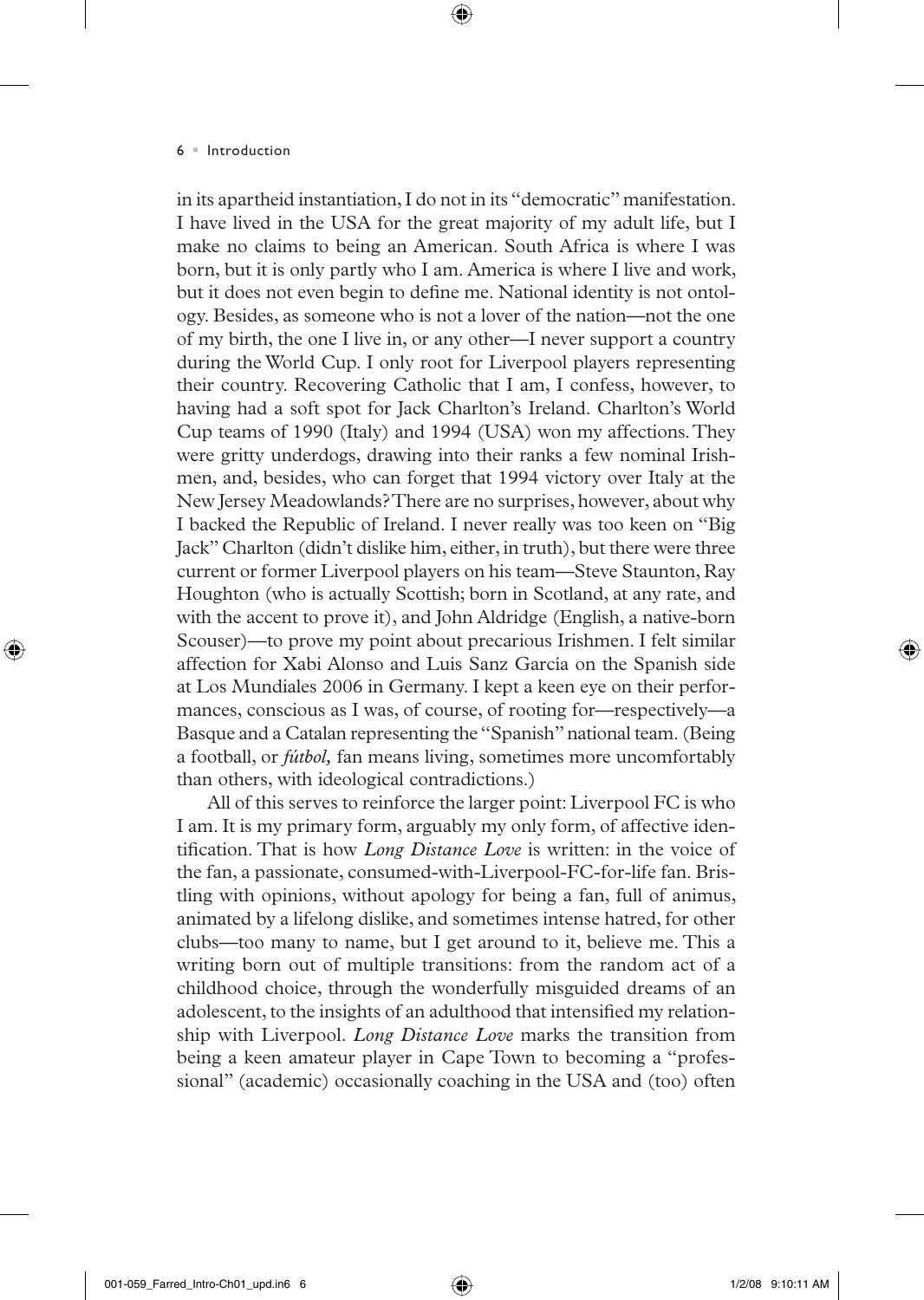writing about the game, about my team. It is for this reason that, like any true fan (I despise the casual fan, the fan who knows nothing, or embarrassingly little, about "her" or "his" team; such a person has no right to the claim of "fan"), I cannot remark upon one match without invoking the history—what may seem like the *entire* history—of my club and my club's relation not only to its immediate opponents but to almost every other club.

⊕

There can be, for me as a Liverpool fan, no writing about my club that is not a knotted blend of pleasure and pain, a writing nurtured by the history of victory (the 1970s, the 1980s, Istanbul) and defeat (I will only rarely give those events proper names; it would be traumatic, it would only recall the soul-destroying pain of the moment). *Long Distance Love* is a writing midwifed by the specter of earlier losses and the anticipation of more failures, a writing saturated by the history of triumph—those eighteen English Championships, those five European Cups/Champions League wins—which is, in every encounter, "burdened" by the expectation of yet another piece of silverware for the Anfield trophy cabinet. It is a writing that is impossible without repetition, without the telling of a story more than once, a narrative that requires its being made public again and again. *Long Distance Love* is my going forth and singing, like the Kop (those legendary Liverpool FC fans who occupy the "Spioen Kop" end of the club's Anfield Road stadium) on game day, the glory of the Good Lord that is Liverpool Football Club. What is the true fan but a religious fanatic? The man who has found the One True Faith? The woman who has found the (football) Answer? (Or, out of respect for NBA fans, the "Answer" who is not Allen Iverson.) The fundamentalist?

*Long Distance Love* is a writing that bears within its every enunciation the life of my fandom, my very life itself. And there is in that declaration, I promise you, not an iota of hubris. Ask my family and friends, especially my brother, Glenn, who is himself a rather, shall we say, keen fan (although I find his evaluations of Liverpool to be less harsh than mine). If the stakes were not so high, what would be the value of my Liverpool fandom? Liverpool means so much because it means so much more than Liverpool FC. And yet there is nothing more than Liverpool FC. How could there be? As the diasporic South African poet Arthur Nortje, who died, too young, in Oxford, said many years ago, "It is life, somehow."3 But it is life, nonetheless, the only life worth living.

⊕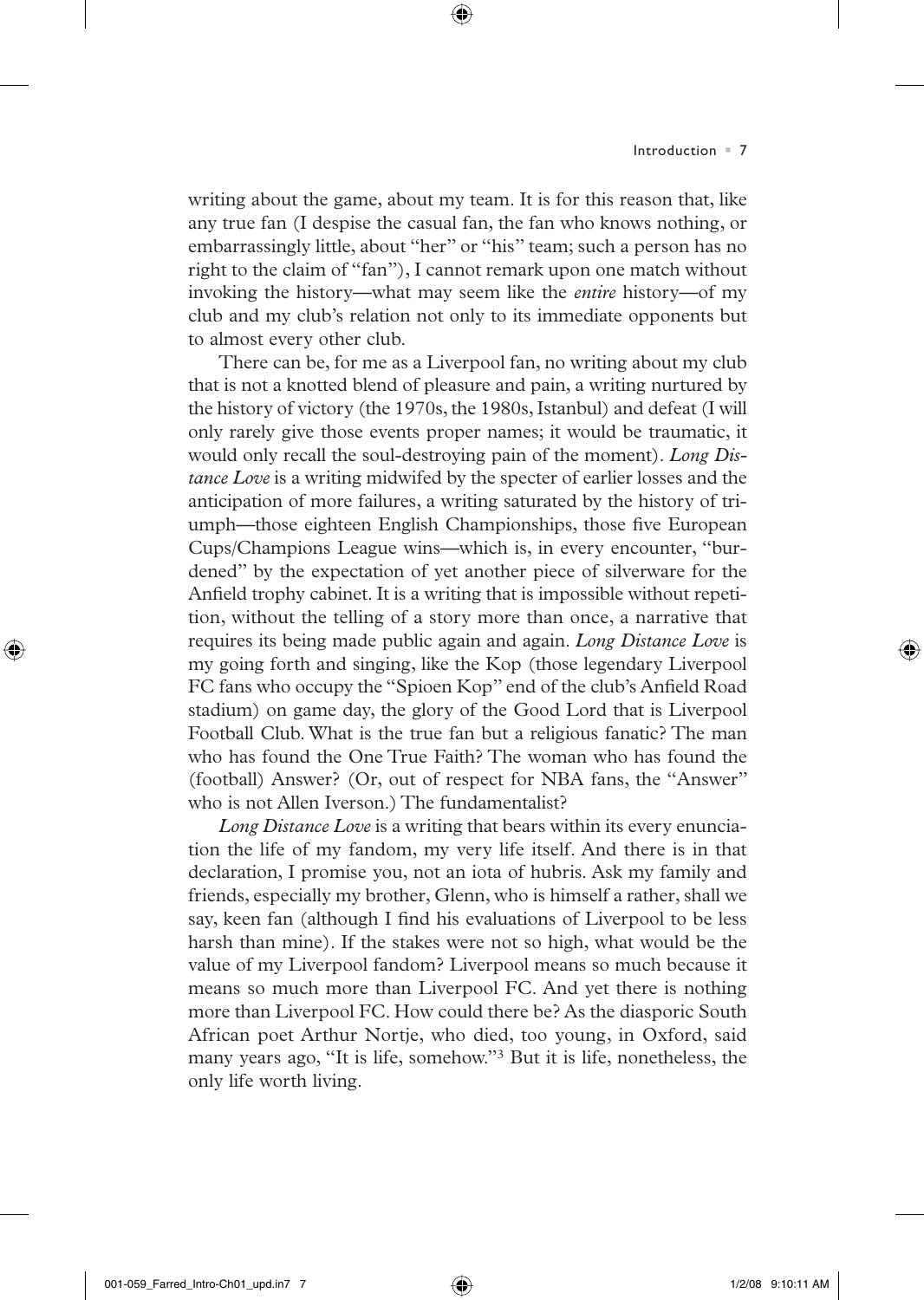⊕

*Long Distance Love* is a narrative grounded in the experience of growing up in an apartheid society. It's a story about understanding how incomplete knowledge is, about how partial knowledge is sometimes the product of love, about how race can be temporarily contained, politically undermined, but never fully repressed, by a passion for your long distance football club. It's a story about how you get to know the world through football and about how "careless" the knowledge of the fan can be. As I acknowledge in the chapter "Careless Whispers," in which I try to explicate the condition of being a (not-so) nominal fan of FC Barcelona and a (very, but not always so) reluctant admirer of Real Madrid, fandom is at once an absolutist, deeply political commitment and an infelicitous affective relationship with social institutions. Moreover, while complete knowledge about your long distance affiliation is desirable, maybe even advisable, it is, finally, unachievable. (Fandom is like any form of knowledge: we can know more or less, but absolute knowledge is impossible.) Long distance produces a "careless" sort of love, in a George Michael kind of way: saccharine, breathtaking, undeniably always a part of who you are. It is unintentional, marked as much by pleasure as by pain. It is often riddled with ambivalence, and it is filled with contradictions: the object of our affections can produce a love capable of inspiring bitterness or the spiteful bite of defeat as easily as admiration. But it is love, in its full complexity, nonetheless. My long distance love is imperfect in its representation of Spanish football's great rivalry; it is imperfect in its understanding of Catalan and Basque politics. However, commitment to Barça and *la causa Catalana* can make you read literature about the Spanish Civil War, a literature you thought you knew well—say, George Orwell's *Homage to Catalonia* or Ernest Hemingway's *For Whom the Bell Tolls*—in entirely unexpected ways. Finally, however, it is football, or *fútbol,* more than anything else, that makes these political conflicts accessible, that animates them for you as fan and political animal, in the first place. Or, in the most primal, partisan way—it is a form of engagement that literature makes more difficult. It is football, and *fútbol* (the term that came to you second, but sounded the same, so that you already knew its meaning, even if you did not, could never, fully grasp the difference), that inspires you to learn, however poorly or inadequately, if not a new language then a new set of (deeply political) terms in a language not your own, to familiarize yourself with a new history. *Fútbol* is foundational, if not singular, in its ability to move you to take sides in a long-standing political animosity.

⊕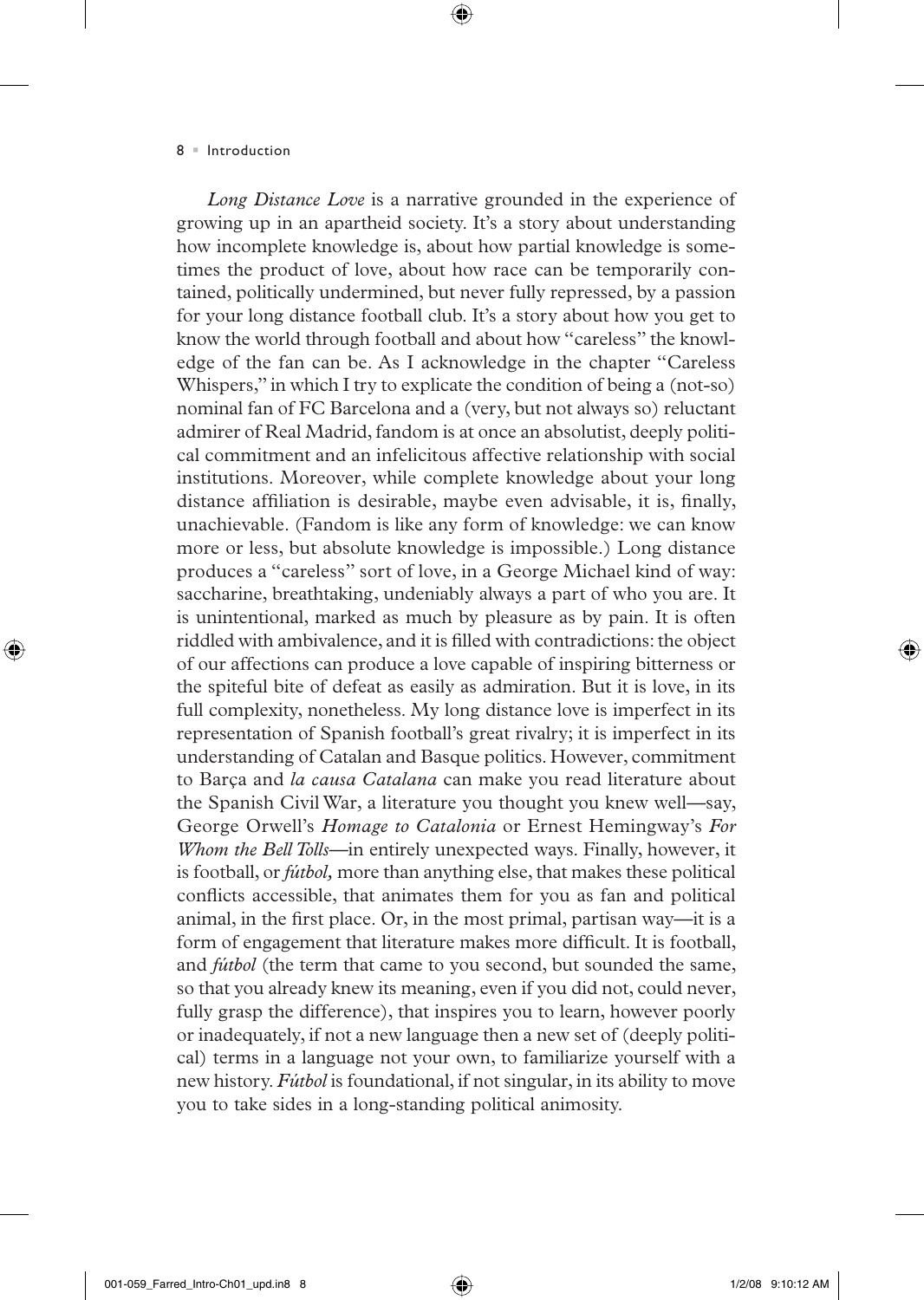Because it is a story that turns so fundamentally on race, *Long Dis-tance Love* is an unabashedly political account of fandom. The Trinidadian-born thinker C. L. R. James, one of the most eloquent writers on cricket, says famously in his magisterial work *Beyond a Boundary,* "Cricket had plunged me into politics long before I was aware of it. When I did turn to politics I did not have too much to learn."4 James and I speak from different moments, with different inflections and emphases. Colonial Trinidad and apartheid South Africa have their similarities, not the least of which is their shared propensity to teach politics through sport—be that cricket or football. However, although James did not have "too much to learn" about politics, I, on the other hand, had a great deal to learn about places football introduced me to: I had much to learn about the politics of Spain, about the "*Guerra Civil*" (the Spanish Civil War), about Catalan nationalism, about Argentina's gory, bloody moment of the "*Guerra Sucia*" (the "Dirty War"), about the particularly gruesome violence that girded the 1978 Argentine victory in the Copa Mundial, about the amazing courage of *las Madres* who opposed the violence of the *generalissimos.*

⊕

There was, and remains, much that I do not know about the anti-Pinochet team Colo-Colo's place in Chilean society, even though I visited the Colo-Colo stadium, bought a Colo-Colo jersey, and spent many hours talking with folks about Colo-Colo's relationship with the dictatorship in July 2004. Alone in that Santiago stadium on a bright, sunny July day, the snow-capped Andes resplendent in the background, the bust of the native figure Colo-Colo fresh in my memory (it is in the foyer of the stadium), I wondered about what had happened there during Augosto Pinochet's rule, about how one had played *fútbol* under the dictatorship. But I knew, most importantly, that one could never not play during the dictatorship. In that poignant moment, in that historic Latin American locale, I understood, better than I ever had before or since, what Liverpool's Bill Shankly meant when he said, "Football is not a matter of life or death, it's much more important than that."5 It's certainly more important than a brutal dictatorship. Shankly's insight, I'd wager, would have been available to both the committed and the careless fan, in that moment, in that place I did not know but, if only for the briefest of instants, understood.

How does one explain the 1978 World Cup, a competition so tainted by corruption and violence as to be, still today, an embarrassment to

⊕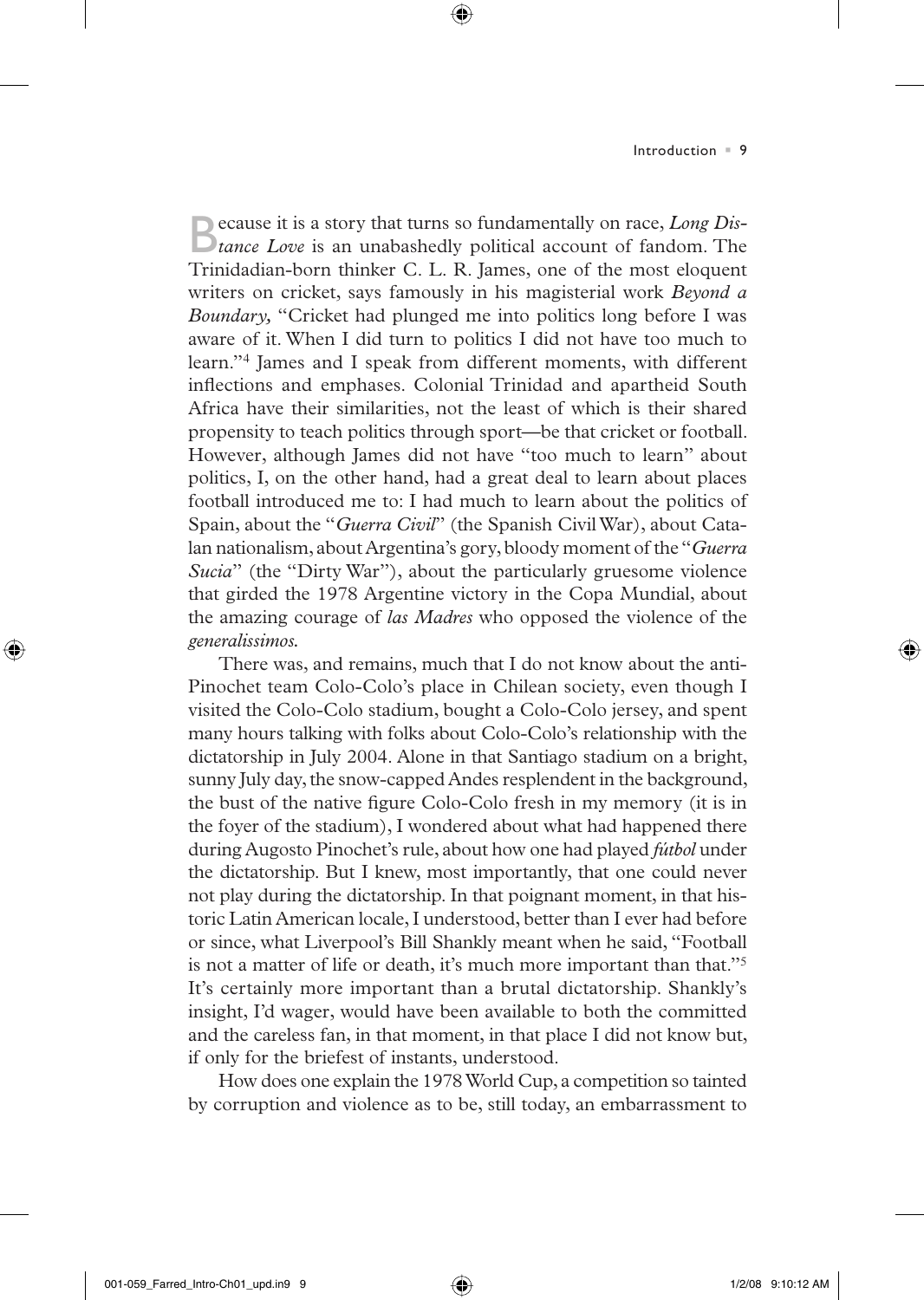⊕

football and *fútbol* fans everywhere? This sad outcome resulted despite the desire of the "leftist" Argentine manager of that 1978 team, César Menotti, to have his team to play a kind of *fútbol* that was open, artistic, and creative, precisely because such a style would distinguish his World Cup–winning side from the brutally repressive "character" of the *generalissimos*' state. "Menotti's philosophical tract *Football Without Tricks* sold well in post-Falklands Argentina during the early 1980s. In it he contrasted his admiration for a free and creative style of football with the 'tyranny' of the defensive, destructive football favoured by authoritarian managers."6 Whether Menotti's aims were achieved or not continues to be a matter for debate. Whatever Menotti's reservations about General Jorge Videla, his side too—as football critics have long suggested and as I argue in the "*Los Desaparecidos*" chapter benefited during that Copa Mundial from the "interference" of the *generalissimos.*7 "*Los Desaparecidos y la Copa Mundial*: The Disappeared and the World Cup," turns—unlike most thinking about football—on what might be named a "gender conflict," on the struggle between Argentine women—the mothers, *las Madres,* the grandmothers, *las abuelas,* and their daughters (and the disappeared children and grandchildren)—and their dictatorial male counterparts—generals such as Videla and Viola, admirals such as Massera and Lambruschini. The women, with nothing but their own resourcefulness, their deep commitment to justice, and their determination to seek truth in the face of massive state repression, resisted the violence of the men. That is the story of the *desaparecidos,* simplistically, tentatively rendered because there were, of course, several thousands of Argentine men opposed to the *generalissimos.*

⊕

A critical racial consciousness is the enviable byproduct of growing up disenfranchised in South Africa. During apartheid, because of apartheid, nothing could ever not be political—a not inconsiderable price to pay, I grant you, for watching sport. But, there was an advantage: it made it impossible for me ever to overlook the politics of sport. It taught me many invaluable lessons, some predictable, others unanticipated, applicable both in South Africa and outside of it, about how intimately connected sport is to politics. So, even today, I cannot root for Real Madrid. I can admire their players: the "Galloping Major" from Budapest, Ferenc Puskás,<sup>8</sup> Alfredo Di Stéfano, "Paco" Gento, Jorge Valdano, Emilio Butragueño (nicknamed *El Buitre* of *La Quinta del Buitre*—the "Vulture Squadron" or the "Vulture Cohort"), Fernando Hierro, Zinedine Zidane. *La Quinta del Buitre* were home-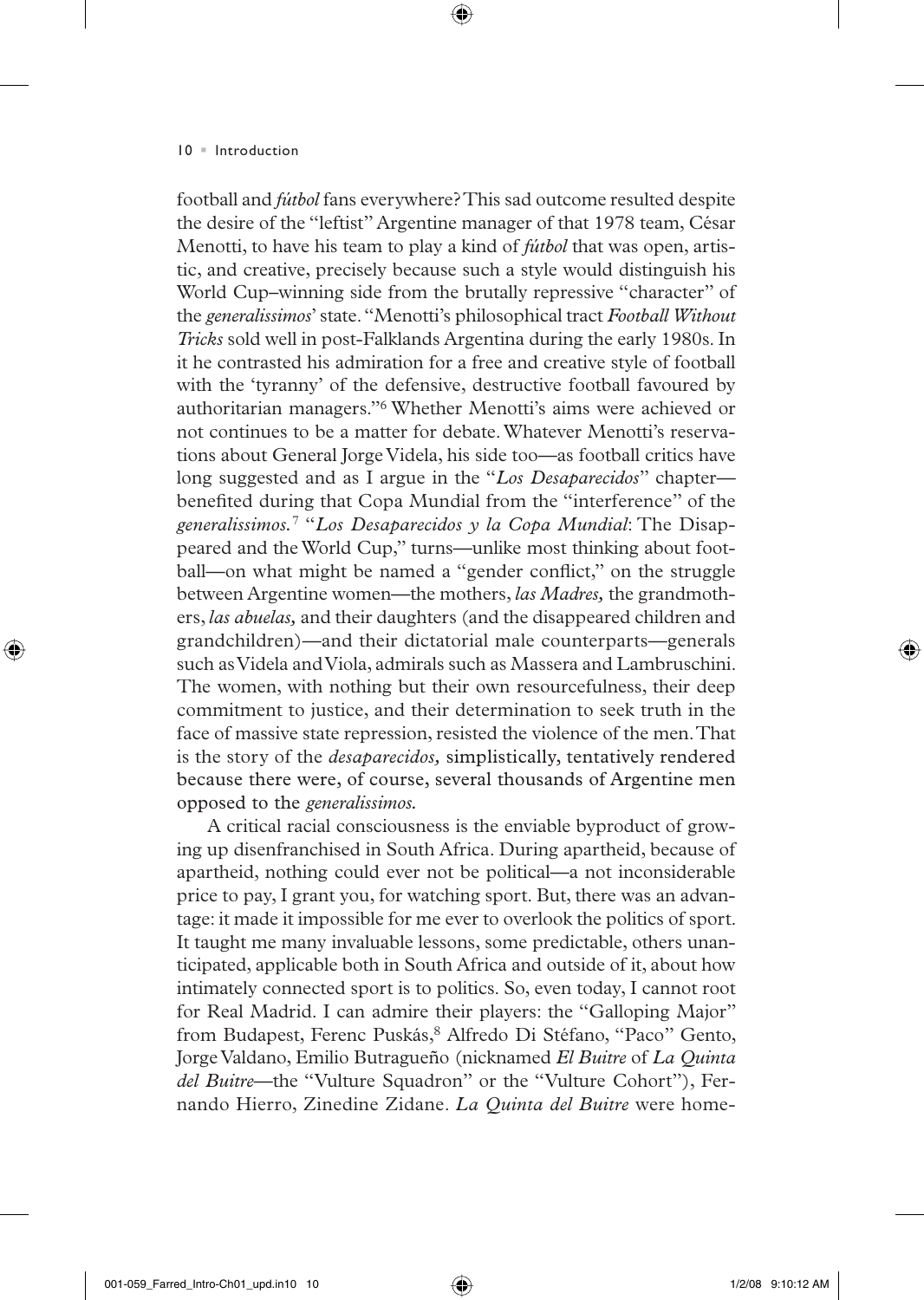#### Introduction · 11

grown Real players, blooded by their coach Di Stéfano in the early 1980s. In addition to Butragueño, the most charismatic of the five, the group comprised Manolo Sanchis, Martín Vásquez, Miguel Pardeza, and Michel. Pardeza was the first to leave (for Real Zaragoza, in 1986). Manolo achieved what the other four did not: he won two Champions Leagues<sup>9</sup> medals with Madrid, 1998 and 2000, thereby winning the only trophy that had eluded his fellow Vultures. When Sanchis retired in 2001 he made history, of sorts, becoming the only *buitre* never to have played for a club other than Madrid.<sup>10</sup>

⊕

Despite my admiration for certain Real players, I can, however, never support a club whose iconic figure, Santiago Bernabéu, was such an unrepentant Francoist. Bernabéu both supported and enjoyed, without too many qualms, the support of the *generalissimo.* Whatever the *madrileños* or *Madridistas* (Real fans) might say, however they might pooh-pooh any historical link between the team and Francoism (they were, after all, "*El equipo del gobierno*"—the Franco government's team), the club has a fascist history. At the core of Real Madrid is a simple, unyielding principle: *El club de España,* not only "Spain's club," but the *fútbol* representatives of Castilian Spain. "*Hala Madrid*" (the chant "Let's go, Madrid") is something akin to the force of Castilian Spain opposed to Catalan and Euskadi (and all other) nationalisms.

Still, the Argentine-born Di Stéfano may be the greatest player ever. Di Stéfano's fellow Argentine, Diego Maradona, who once played for Barcelona, says so. How could I not watch with immense regard as Hierro, a limited player to be sure, proved himself—over several seasons—a single-minded leader of a team filled with "galácti*cos*" (the stars of the football "galaxy," those paid huge sums of money to sign for Real)? Little wonder that the Real have struggled since Hierro was so unkindly, brutally, even, shown the door marked "*Salida*" (exit) at the Estadio Santiago Bernabéu. And Zidane? Who could argue against his particular "*beur*" genius (Zidane, the Frenchman of Arab descent without whom France would not have won the World Cup in 1998 or the European Championship in 2000)? Not me. But how do you root for Franco's team when the good general practiced a politics different from, but not unfamiliar to, that of the apartheid regime? Franco's regime was repressive in the extreme, callous in its disrespect for human life, and willing to brook no political dissent, and Real Madrid will remain for me—perhaps unfairly, perhaps not always tainted by its relationship with Franco. For me, this link makes a mockery of the pure all-white strip Madrid wears, of the Corinthian

⊕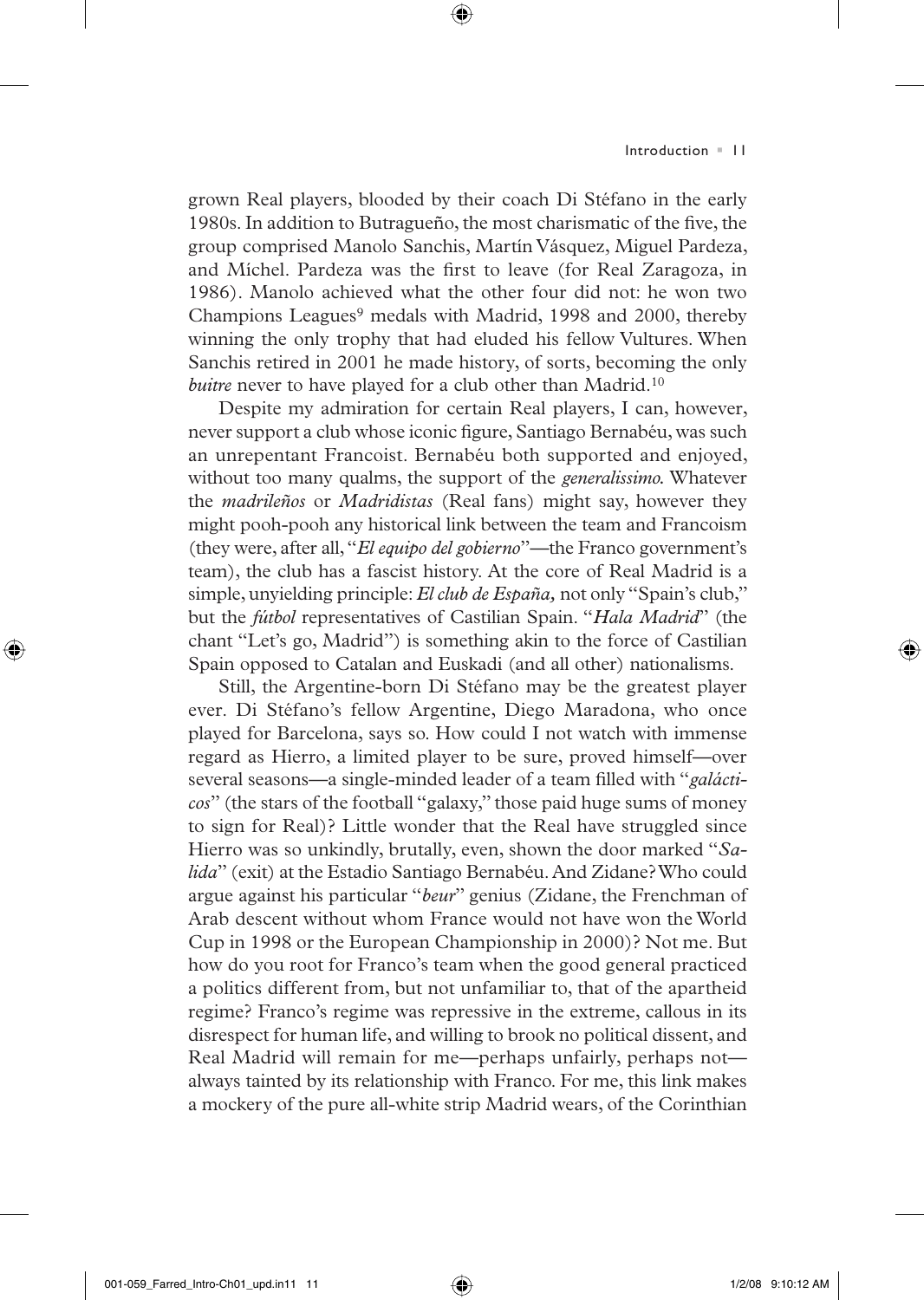⊕

ethics of the Englishman Arthur Johnson, the Spanish club's first *técnico inglés* (English coach or manager).<sup>11</sup>

⊕

Maybe this is what true fandom is: intense affective relations molded by politics—a deeply held partisanship. Not quite the absolutist political distinction, friend/enemy, developed by the "conservative" German thinker Carl Schmitt, but so close you'd sometimes struggle to tell the difference. But then, again, Schmitt argues for politics as a sovereign life form, a matter of, literally, life or death. Schmitt alone, I think, would have given Shankly pause about his own extreme maxim. Football partisanship, Schmitt might have sensed, is the dangerous, constitutive ground of love, and too proximate to it lies intense, sometimes virulent, ideological dislike. Not quite hatred but, again, often too close to call. "Intimate enemies" might be the proper way to describe this condition of fandom, to borrow a phrase from the French philosopher Alain Badiou.12

Fittingly, perhaps, Badiou coined the term "intimate enemies" to critique democracy. In those days of 1978, between keeping an eye on developments at the Copa Mundial and awaiting the next instance of anti-apartheid resistance, between playing amateur youth football and keeping abreast of matters Liverpool, democracy—as a just, ethical political possibility, an alternative to local racism or fascism Argentinastyle—was much on my mind.

As a teenager following, via newspaper, radio, and scant television reports, the 1978 Copa Mundial, I understood, with a certain instinctiveness, what was so violently wrong with that World Cup–winning Argentine team. In that moment, Cape Town ("*Ciudad del Cabo*") shared a great deal more with Buenos Aires than simply a geographical latitude. After I visited in August 2001 for the first time, just weeks, literally, before the great economic collapse, "Baires" immediately became my favorite city—*mi ciudad favorita*—beautiful, deliberately lived by its inhabitants as a place culturally removed from where it is physically. The "*porteños*" (as the residents of Buenos Aires are also known) stroll the boulevards of this Latin American city as though they were in Paris or Milan, not at the far edge of a distant continent. Baires, with the river lapping gently at its waterfront, its languid, intellectual sensibility, its love of good art and cinema, and its plentiful bookstores. Baires, home to Jorge Luis Borges, one of my favorite authors, so reminiscent of my native city. It is an easy *ciudad* to love if dislocation is your mode of being. Cape Town, other South Africans say, with some justification, aspires to be—is, the more stringent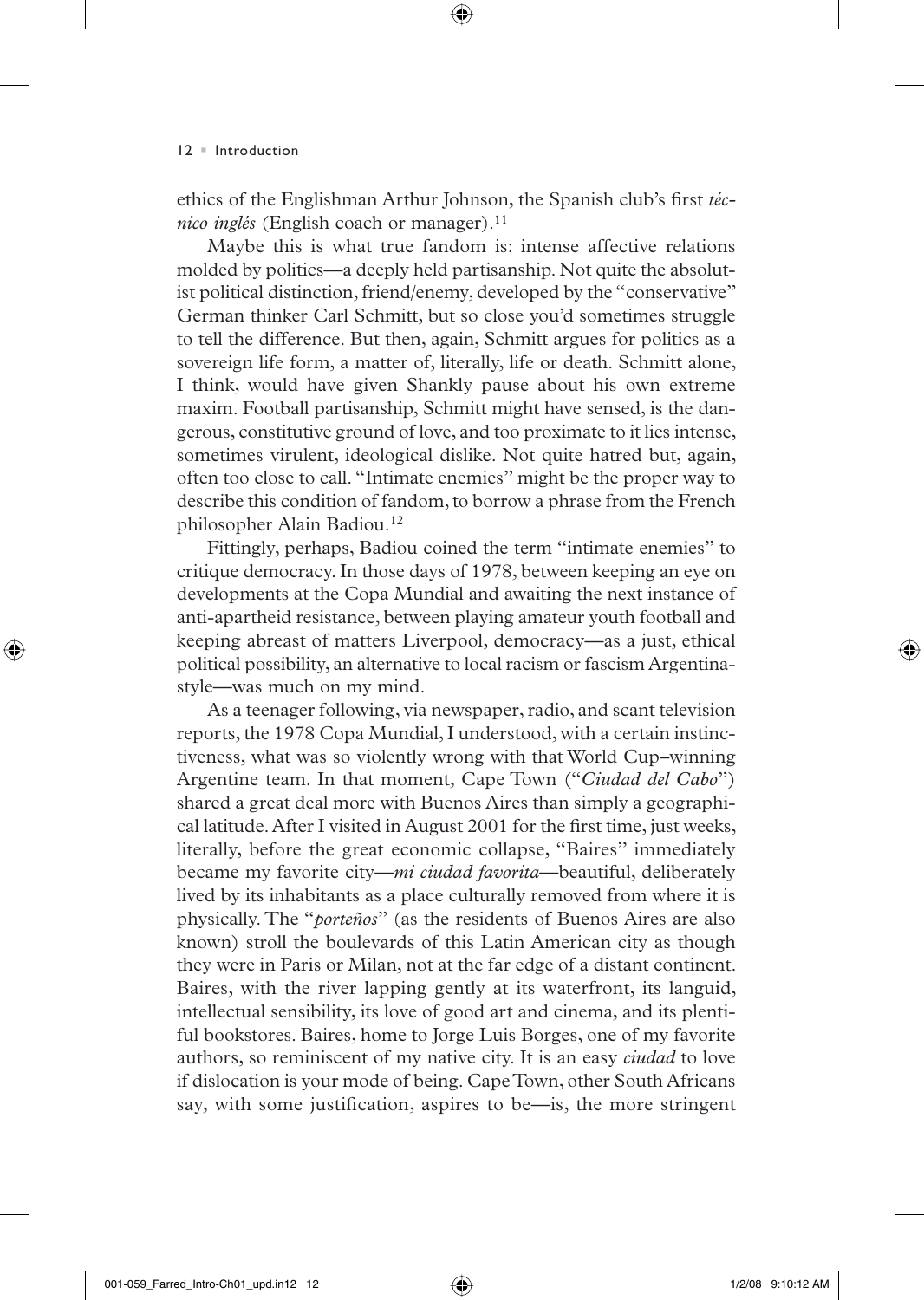critics suggest—a European rather than an African city. At best, a Mediterranean city in Africa.

⊕

In the Southern Hemisphere winter of 1978 I understood, viscerally, why the apartheid regime had close relationships with the Southern Cone countries: Chile's Augosto Pinochet, Paraguay's Alfredo Stroessner, and Argentina's Jorge Videla and Leopoldo Galtieri were endorsed by the apartheid regime. Removed by an ocean, separated by language and culture, these different societies nevertheless had much in common. South Africa's was never a government that hid its admiration for the strong man tactics of these Latin American leaders—or for Franco. Pinochet and Franco were especially well regarded by the apartheid regime for their opposition to "godless Communism." The South African press mourned when "*El Caudillo*" (Franco) died in November 1975. How ever was I not going to root against Real Madrid? How was I not going to oppose what Jimmy Burns named the "concept of *Madridismo*, a complicated notion whose central core is the glorification of indifference—an almost deliberate sense of narrow-minded commitment to the cause"?13

By the time of Franco's demise I was already an FC Barcelona fan, principally because of the Dutch master, the prince of "total football," Johan Cruyff—Barça icon, outspoken loyalist of the Catalan cause. I felt a definite sense of relief at Franco's death. I rooted, much as I liked the Argentine skipper Daniel Passarella and was intrigued by Menotti, for the 1978 Dutch team (sans Cruyff) in Buenos Aires. The "Brilliant Orange" Dutch team of 1974, maybe the most technically sophisticated team in the history of the game, lost the 1974 World Cup final to Franz Beckenbauer and Gerd Müller's mechanistic West Germany. Cruyff's team, and the Dutch nation itself, remember the 1974 match as the "Lost Final."14 But that's another matter entirely. I admired Cruyff especially because he made so public his anti-Franco politics. I admired the Dutchman even more because he never went to the 1978 Copa Mundial. He was too determined, too unable to countenance playing for the ultimate trophy in international sport, to overcome his opposition to the Videla regime. Instead, he effectively retired from international football in 1977, having helped the Dutch qualify for the Copa Mundial. Cruyff was less a "victim" of the *Guerra Sucia,* I imagined, than a high-profile, principled opponent of fascism.<sup>15</sup> By the time Cruyff decided he wouldn't grace Buenos Aires with his eloquent presence, I was already, as much as a teenager can be, a veteran of antiapartheid sports boycotts. I'd participated in my share of boycotts,

⊕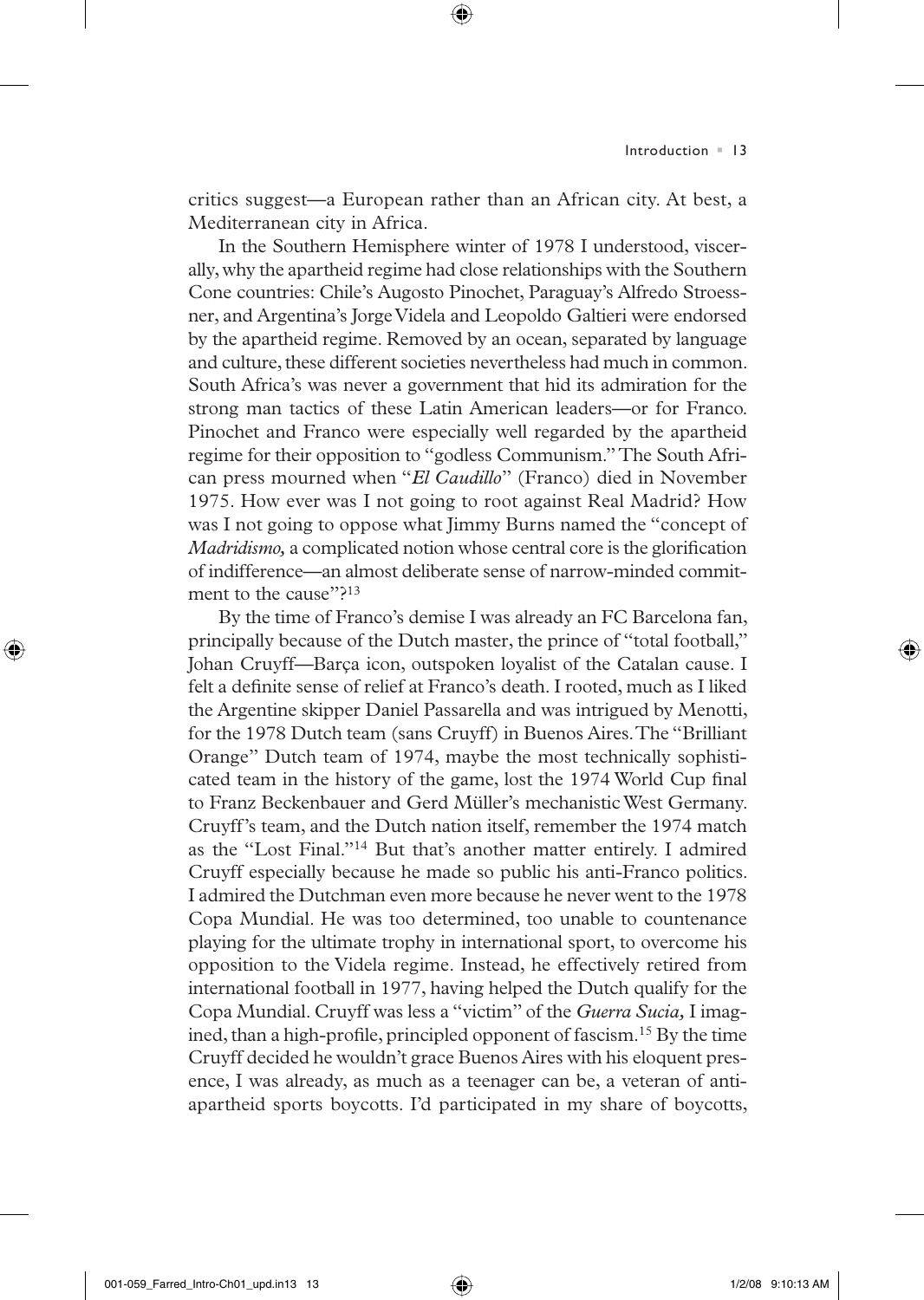# $14$   $\blacksquare$  Introduction

⊕

attended rallies and protest meetings, and engaged in skirmishes with the South African Police Force and the heavy-handed Defence Force. I'd experienced, upon entering high school, an academic year interrupted by protests (the historical year, 1976) and marched on downtown Cape Town.

⊕

In a spirit of solidarity with the Dutch master I thanked Cruyff, silently, for not going to Argentina. I understood. I was in full agreement with him.

Arguably the greatest player of his generation, and unarguably the greatest Dutch player of all time, Cruyff had played for Ajax Amsterdam before joining Barça. He could have gone anywhere in 1973, just before the 1974 World Cup in West Germany (as it was then still called), but he chose the Catalan capital after losing the Ajax captaincy to Piet Keizer before the start of the 1973–1974 season. Cruyff was, and is to this day, renowned as a proud man. He did not take kindly to losing the captaincy after hoisting a third European Cup for Ajax at the end of the previous season. Stripped of a position he loved, he left the De Meer Stadium in Amsterdam almost immediately for Camp Nou. Some Ajax loyalists, and the Dutch football public, count his departure as the most traumatic event in the club's history. Why wouldn't one designate Cruyff's unceremonious leaving a historic trauma, *'n tragedie*?

There is at least one irony, maybe more, at work in my regard for Cruyff. He is Dutch, belonging to the European nation that spawned the seventeenth-century settlers who colonized first the Cape of Good Hope and then South Africa. Cruyff arose from the same stock as those who had engineered apartheid. Centuries and a radically democratic politics removed from those who became the repressive Afrikaners of the twentieth century, this made Cruyff the signal figure in world football for me. In my pre-adolescent years, the Dutch master was the player who compelled a rethinking, a historic disjuncture between nation and politics, Europeans and Afrikaners. In addition, Cruyff was against Franco's Castilian centralism and for the Catalan cause—and anti-apartheid too, no doubt, I ventured to my friends in 1975—*'n briljante speler, 'n politikus.*

What I learned from Franco, Cruyff, Videla, and Galtieri, in different measure, of course, was the impossibility of understanding sport without politics. Moreover, right wing (southern) Europeans and Latin American dictators revealed to me that the South African regime was not unique in its capacity to make sport so publicly, so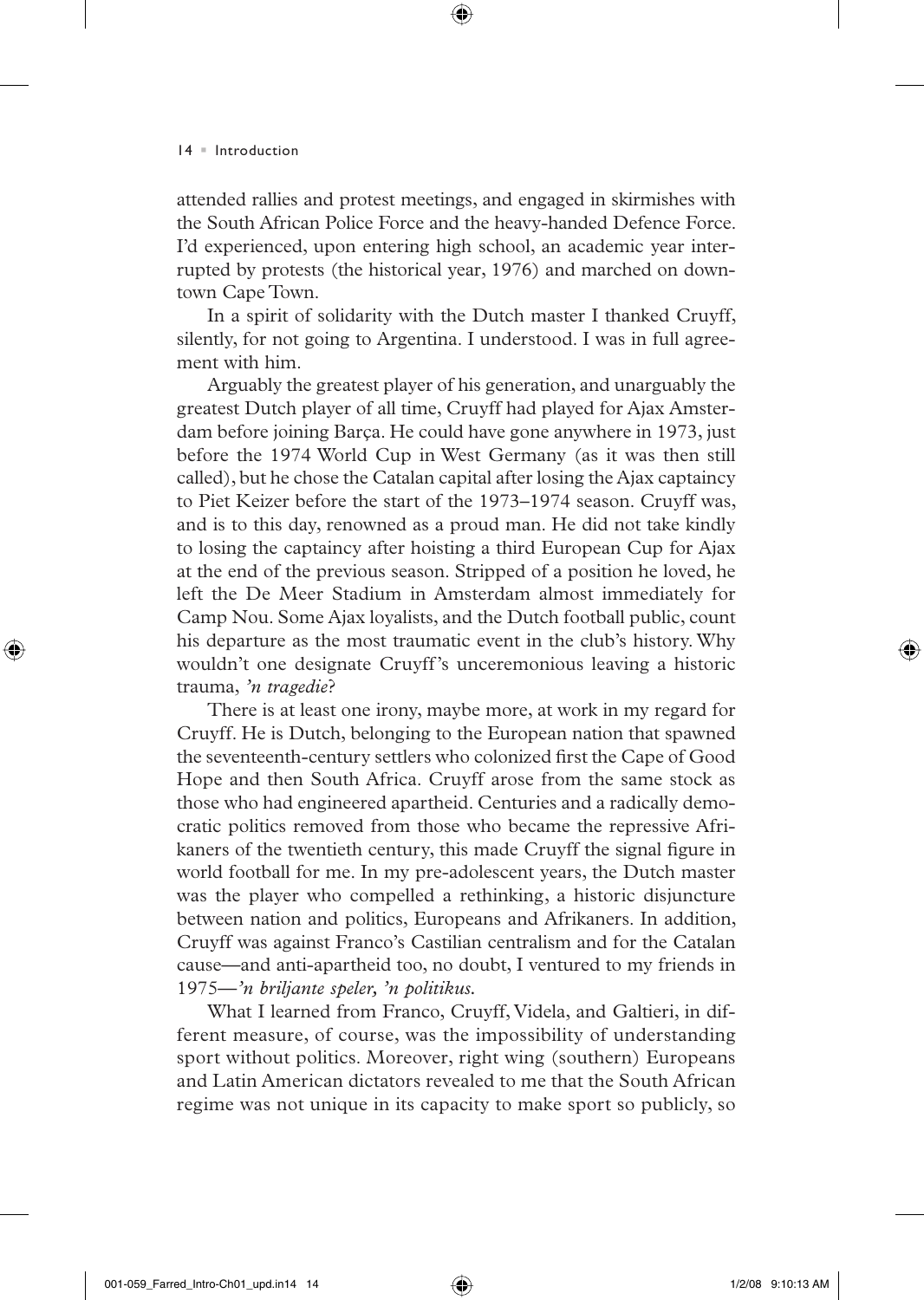obviously, political. The apartheid state's policy of racism could easily be substituted for Franco's antirepublican, anti-Catalan, anti-Basque politics—or for the repressive, antidemocratic propensities of the Argentine *generalissimos,* or Pinochet, or Stroessner in Asunción— Stroessner, violently anti-communist, criminally pro-Nazi. In a strange way, what I lived as long distance politics through sport was also, paradoxically, the intimacy of international politics. Johan Cruyff is obviously as good an example of this phenomenon as there can be. There was, I recognize, a distinct intellectual pleasure to understanding sport through politics, a reverse sort of C. L. R. Jamesian methodology, if you will. The politics–sport nexus produced a kind of epistemological inquisitiveness by generating desire: football had done more than "plunge me into politics." It had engendered in me the need to know about other places, other histories, other forms of violence and oppression. Wanting to know about more than what *fútbol* meant, almost inevitably, as I found out, required learning more about football. I found out more about all kinds of things that affect Barça, Ajax, Colo-Colo, and Racing. (Racing is the Argentine team I support. It's an idiosyncratic choice, I know, but River Plate and Boca Juniors, the dominant Argentine clubs, were, for some strange, still inexplicable reason, respectively, either too suburban Buenos Aires or too popular for my youthful taste.) Teams have a history; the game has a history. They both have a politics. Inquire and think about the team from a distance; read, in translation, and Lord knows what you'll turn up. Suddenly, in the light of belligerent Afrikaner apartheid demagogues such as Prime Ministers Hendrick Verwoerd and B. J. Vorster, Franco, Galtieri, and Pinochet became all too ideologically recognizable.

⊕

This is the only way to engage sport: "an expectation without a horizon of expectation," in the phrasing of an amateur Algerian footballer named Jacques Derrida. There is, properly, always "expectation" in sport: of victory in a match, of winning a trophy, of—critical for me—remaining a singular football institution. The condition of long distance love reveals, often quite starkly, that there really is no "horizon," no limit, no end point, to the "expectation" of the fan. There is, as it were, always more to know, always another "expectation" that makes nonsense of the previous "horizon." Long distance love teaches the fan to think, feel, and be in entirely unexpected ways. "Expectation" is, in this way, a dangerous, precarious lifestyle, but it does open up vistas aplenty—from afar, no less. Vistas susceptible to being opened up only from afar, I sometimes think.

⊕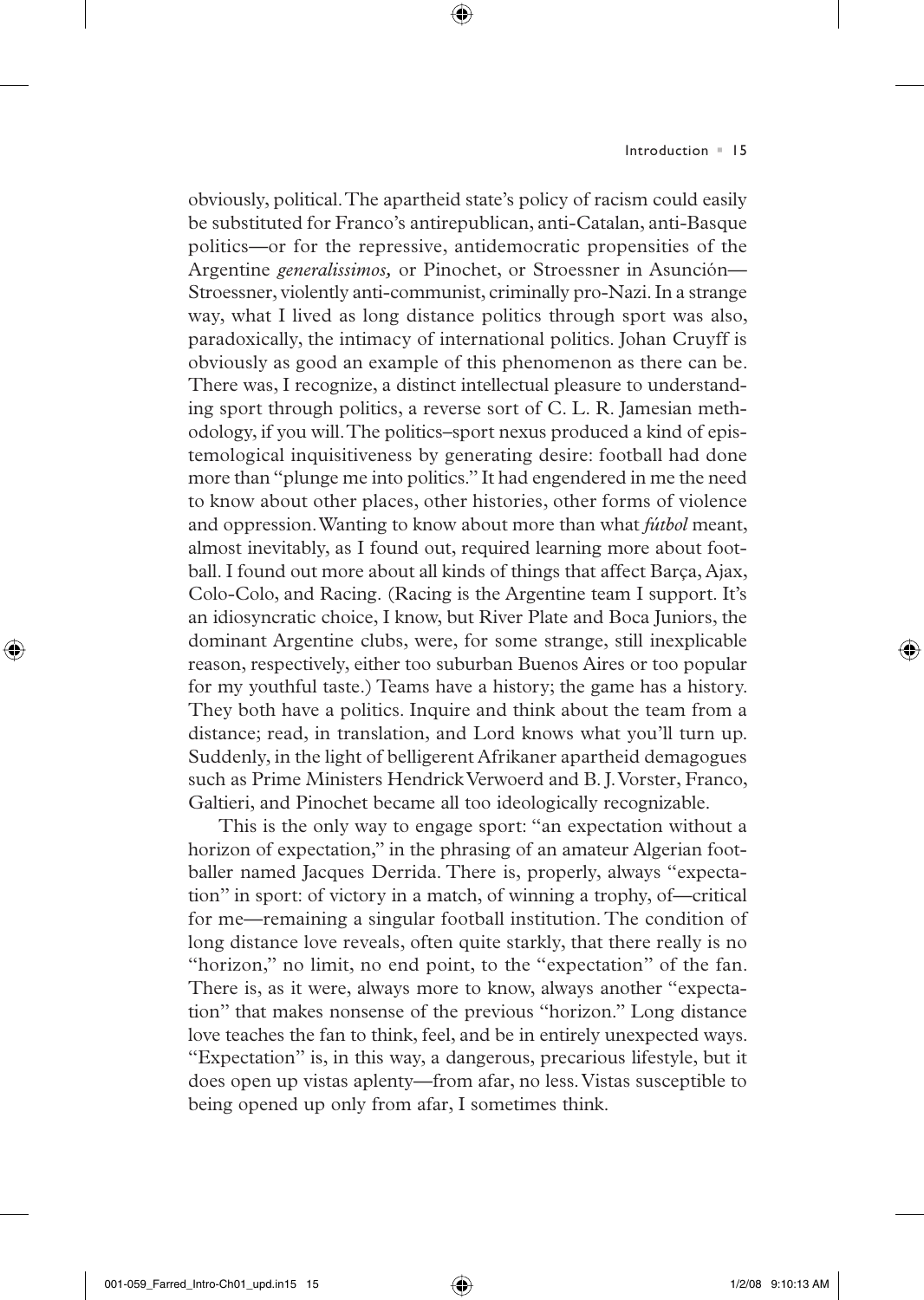⊕

s long as I can remember, I have always loved sport. On moving<br>to the USA, I adapted to the locals, as it were. I support, courtesy of attending graduate school in the New York area, the New York Knicks (basketball), the New York Giants (gridiron; what Americans call, improperly, "football"), the New York Rangers (ice hockey), and the New York Mets (baseball). (Since 1989, when I first started supporting them, they have all managed to, at some point or other, break my heart—the Knicks in the NBA finals in 1994, and countless times before that in the 1990s in their many painful losses to Michael Jordan's dominant Chicago Bulls; the Mets on what seems to me an annual basis, most recently in the 2006 season as they conspired to lose to the St. Louis Cardinals when it seemed easier to win and, of course, in the epic collapse of September 2007, when they contrived to lose twelve of seventeen games, capitulating with a singular horror wresting defeat from the jaws of victory, that kind of thing. I still have nightmares about all of my New York teams' losses. The Giants in 1990 and the Rangers in 1994 have at least given me a championship each to leaven the other searing defeats.) Apartheid simply provided, perversely, but not unproductively, the opportunity and the imperative to think of sport in an absolutely unique and urgent, perhaps even life-sustaining, way. Always, however, it was with the prospect and reality of pleasure—of utterly surrendering yourself to the experience of the game, of submerging yourself totally in an experience over which you have absolutely no control. None, zilch, *nada, niks.* The game becomes all, becomes pure pleasure: the prospect of infinite joy, the reality of being entirely devoid of agency and yet believing fervently in your capacity to effect a favorable outcome for your team(s). Barnes setting off on a dribble, defenders quivering at the prospect; Souness tackling with a venomous bite; Gerrard commanding—that's the face of pleasure, of fully requited love. Often, the pleasure of my fandom makes nonsense of my political instincts.

⊕

Football partisanship of the primal, Schmittian (Shanklean, dare I say?) variety can make me put up with the otherwise politically intolerable, even the ethically untenable. This explains my capacity to live with English—specifically, Liverpool's—racism while being totally opposed to dictatorships in Spain and Latin America. Political ambivalence, ideological incommensurability, even-handed critique: all are constitutive parts of long distance love. Still are, for me. That is why I can simultaneously hate Chelsea and acknowledge their getting it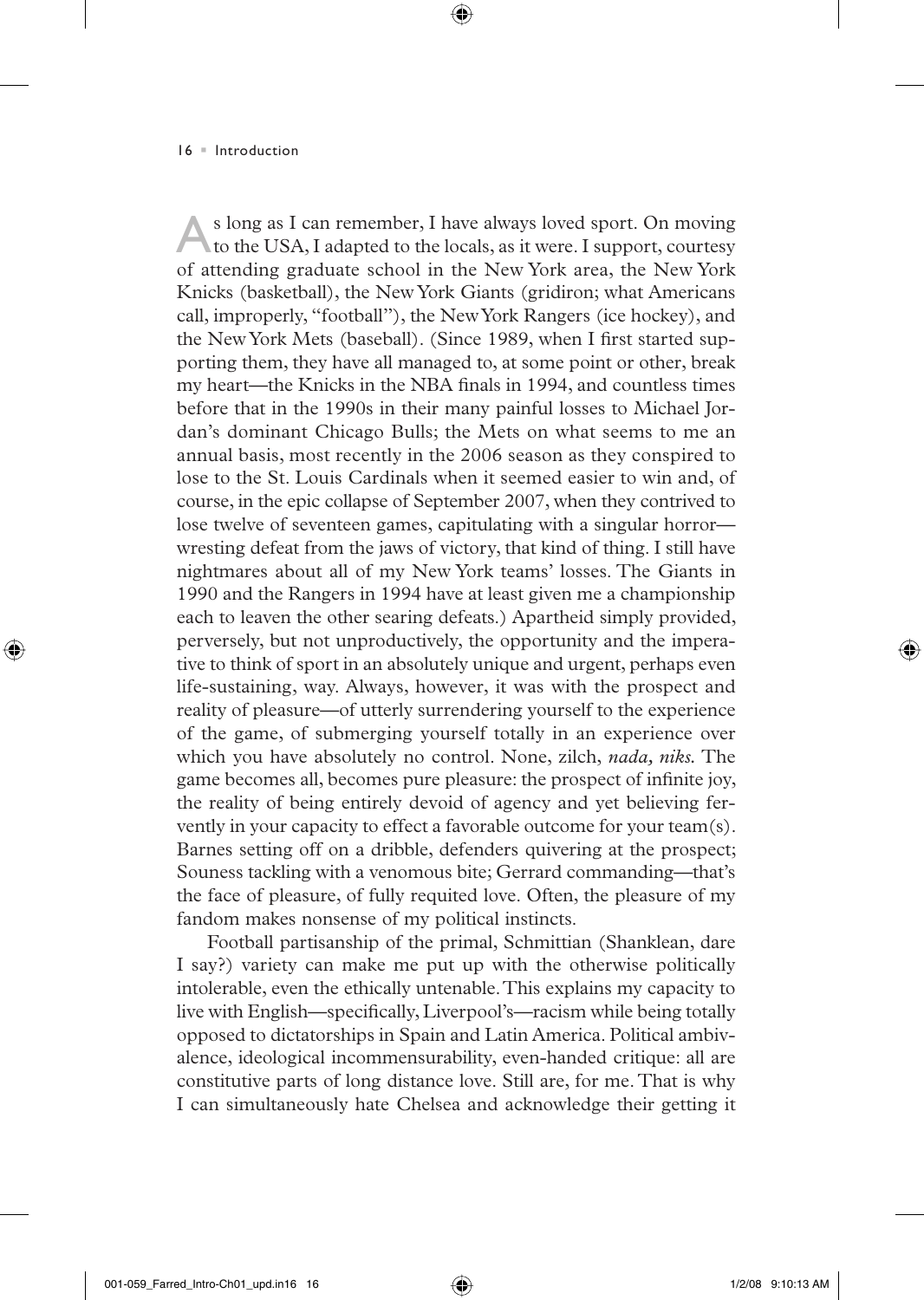right, as opposed to us getting it patently wrong when we lose to them; or, at once hate Everton and talk enthusiastically with one of their supporters, even share a joke with a "Blue Nose" (Everton fan), even admit that talking football makes nothing of my partisanship. I can refuse to gloat when we beat Newcastle or Spurs, because I don't think it's the Liverpool Way, even though Shanks was a master of the rhetorical flourish and the put-down of opponents. (There is, as I suggested earlier, a famous example in his pronouncement about the city's clubs: there are only two teams in Liverpool, Shanks held, Liverpool and Liverpool Reserves. It would be like George Steinbrenner saying that in New York there are only two baseball teams, the Yankees and their Triple A affiliate. Sometimes, given how woeful the Mets can be, I wonder . . .) This is the complex condition of the long distance partisan: the deep, life-giving desire for victory and the refusal to demean (and yet always wanting to).

⊕

Apartheid both compelled me and invited me to live outside of my own racially stratified surroundings. Most importantly, it forced me to live, imaginatively, affectively, speculatively, outside of South Africa in order to withstand—if only for the duration of a Liverpool game—the inequities and violences of the local confines. The repressive politics of apartheid made me, before I even knew it, and long before I had the language for it, a "global citizen." The experience of living in the diaspora begins not in that other place, but in your imaginary, in the moment you imagine living somewhere else—that moment when Liverpool means more to you than Cape Town, when a Liverpool defeat means more, much more, than a loss suffered by your own amateur team. Disenfranchised by apartheid, I found connections and, perhaps, a symbolic, certainly an affective, "citizenship," certainly a sense of cultural belonging—in places far beyond the reach of the repressive state: Liverpool, England, Barcelona, Buenos Aires, Santiago de Chile, and yet, states not without their own ugly repressions.

Cricket bound me, for life, to the West Indies and India—to players such as the greatest of them all, Gary Sobers, to the Bajan fast bowler Charlie Griffith, to the magnificent all-rounder Learie Constantine, to the Prince of batsmen Viv Richards, to the graceful Parsi wicketkeeper Farouk Engineer, to the wonderful captain and allrounder Kapil Dev, to the wizard of spin, Bishen Bedi, and to the unworldly patience of Sunny Gavaskar. Rugby tied me to the New Zealand All Blacks—to the winger Bryan Williams, the first Maori to play for New Zealand against the all-white South African Springboks,

⊕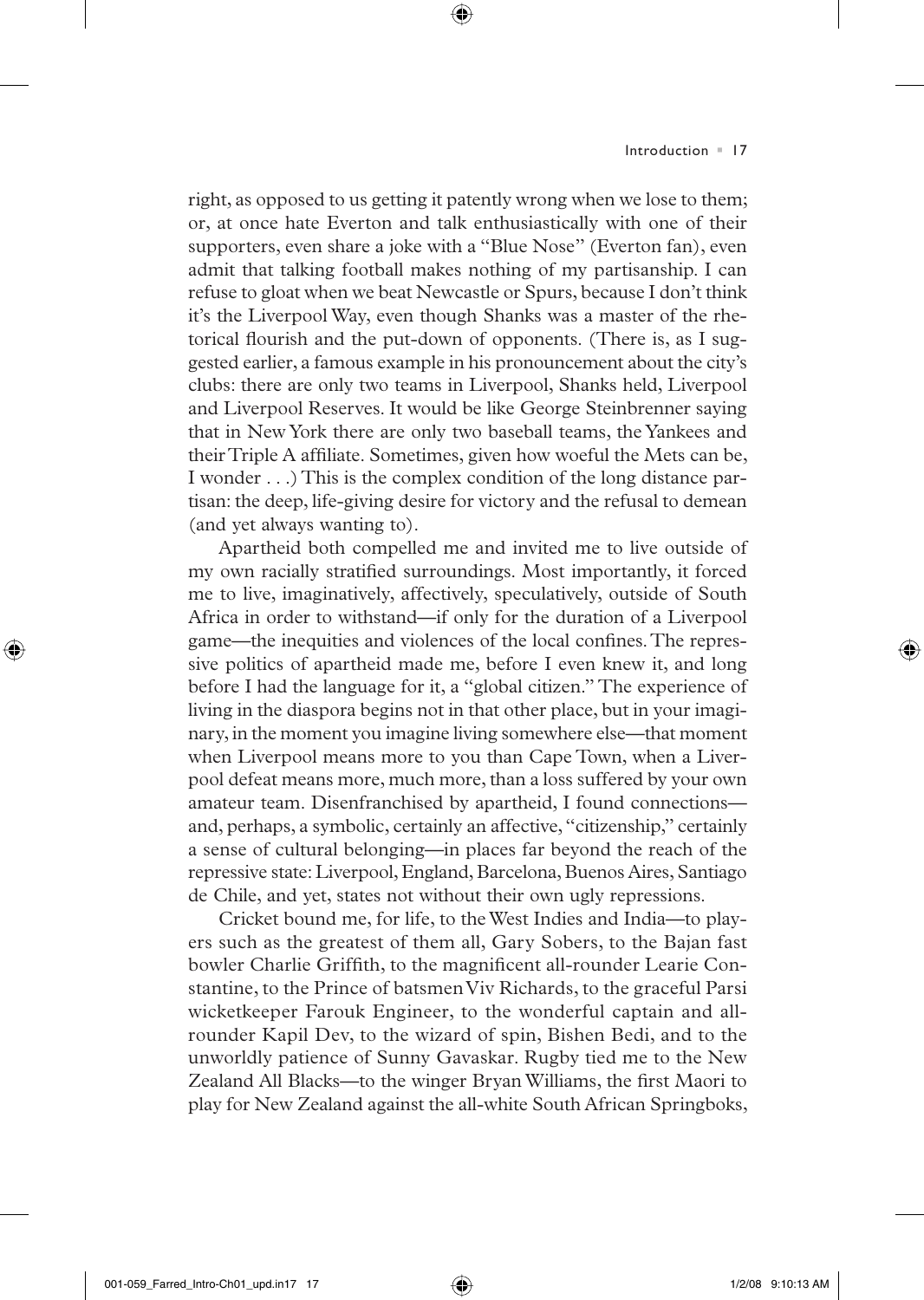⊕

to the formidable and formidably bearded hooker Billy Bush, to the outstanding number 8s and skippers (in different eras, of course) Murray Mexted and Zinzan Brooke, to the free-running brilliance of Christian Cullen. The strictures of apartheid racism opened onto other histories. In very substantive symbolic ways, the disenfranchised can always live elsewhere, however momentary that psychic relocation might be. Through football, and cricket, and rugby, I could belong outside of, despite, where I was: I learned to know the world, to understand it, to live simultaneously in and far beyond South Africa—not only psychically outside it, but in places where apartheid law had no jurisdiction, where the Afrikaner regime had no sovereignty, where affective life and death had a very different meaning.

⊕

Of course, as the chapters "Long Distance Love" and "At Home, Out of Place" demonstrate, living beyond apartheid was fraught with its own complications. Racism was, as I have already intimated, not restricted to Cape Town, South Africa. That was something I knew politically but had to learn affectively. With great difficulty, with pain, I had to learn to acknowledge it, despite my attempts to foreclose the boundaries of racism, despite my efforts to not speak it. Racism would not be silenced. Child of the apartheid state, lifelong opponent of institutional racism, I had to make myself understand, as if for the first time, that racism lived and thrived, even in Liverpool, England. It took a long time for me to articulate this realization, in its full complexity. Not even the spectacular triumphs of John Barnes could, I learned later, much later, completely reconcile what I have called, in the "Long Distance Love" chapter, my "warring selves." I am borrowing, of course, from the African American thinker W. E. B. Du Bois, who writes in the opening line of *The Souls of Black Folk* that "the problem of the twentieth century, is the problem of the color line."16 Indeed, this "problem" was as manifest in apartheid's racial logic as it was in the all-white Liverpool teams of the pre–John Barnes era. (Black Scouser Howard Gayle's all-too-brief stint in the Liverpool first team in the late 1970s amply makes Du Bois's point. There is no more painful chapter for me in *Long Distance Love* than "At Home, Out of Place" because it demands after an extended interval—the kind of confrontation with Self, with the sustaining politics of Self, that I had for decades been postponing, that I would not, could not, did not know how to, speak.)

At more or less the same moment that I was coming to understand my discomfiture with the 1978 Argentine Copa Mundial team, some-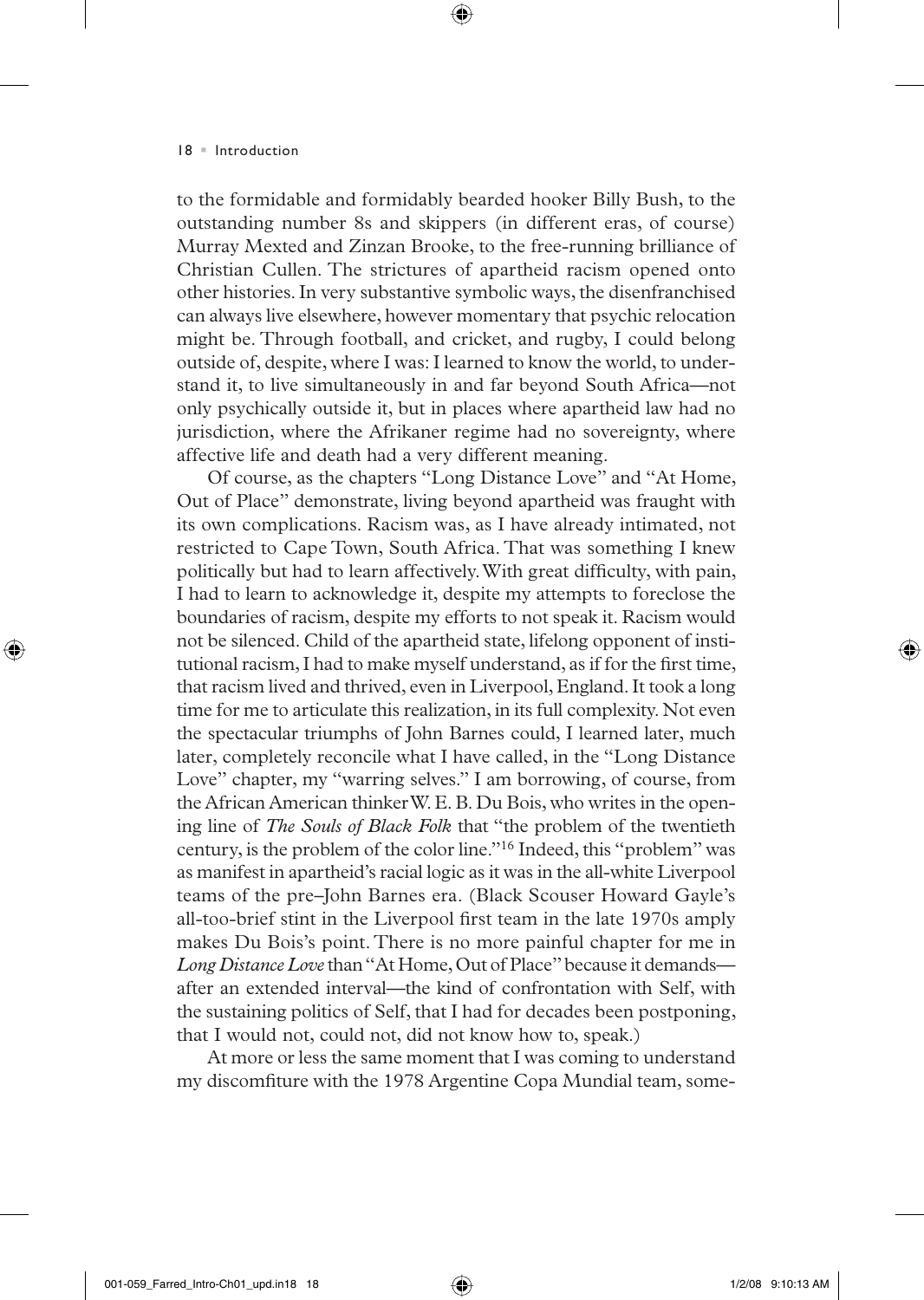thing equally troubling was happening in the Liverpool FC ranks. Howard Gayle, the club's first black player, was struggling—in some ways through no fault of his own—to make his mark at Anfield. He did not survive for very long, playing only five games for his hometown Reds. The pain of that experience remains seared into my psyche. As I recall in the "Long Distance Love" chapter, the pain was made much more acute not only by my long distance affiliation but because other English clubs either had been fielding black players for a long time or were starting to introduce them. In the 1960s, West Ham United had Clyde Best, the late-1970s Spurs had Garth Crooks, West Bromwich Albion had the "Three Degrees" (Cyrille Regis, Laurie Cunningham, and Brendan Batson); and Nottingham Forest's right back Viv Anderson was representing England by the late 1970s. But not my Liverpool. Not my Liverpool. I was silently shamed by my Liverpool. That was a difficult fact of life for a disenfranchised South African to swallow. But live with it I did—for almost two decades. That's what long distance love will do to you, make you do, make you not do. Long distance love renders renunciation impossible, denies the possibility of supporting a more ethical team, a team more in line with, more consistent with, your politics.

⊕

To add a further wrinkle, while English fans, especially those of the Tottenham Hotspur persuasion, were welcoming two members of the Argentine World Cup–winning squad, Ossie Ardiles and Ricky Villa (the former played for Huracán, the latter for Racing, among other Argentine clubs), to London, the Liverpool-born Gayle was more or less shunned by the Anfield faithful. And, later, in a key moment, Gayle was shunted aside by Bob Paisley. On his decision to join Liverpool, Barnes talks, the experience of Gayle much on his mind, with his customary (and, yes, slightly troubling) equanimity, about being confronted with racist slogans "daubed on the stadium walls: 'NF,' 'White Power,' 'No Wogs Allowed,' 'There's No Black In the Union Jack' and 'Liverpool Are White.'"17 Spurs manager Keith Burkinshaw signed Ardiles and Villa, the first Argentines, indeed the first Latin American footballers, to play in the top English league. They would both be asked to leave Spurs when the Falklands crisis broke out in 1982. Ardiles went to Paris St. Germain on loan. He returned in 1993 to manage Spurs for a brief season. The former Racing midfielder Villa, whose hirsute visage inspired Spurs fans to reproduce a Ché-like image of him on their T-shirts, is still worshipped for his 1981 goal in

⊕